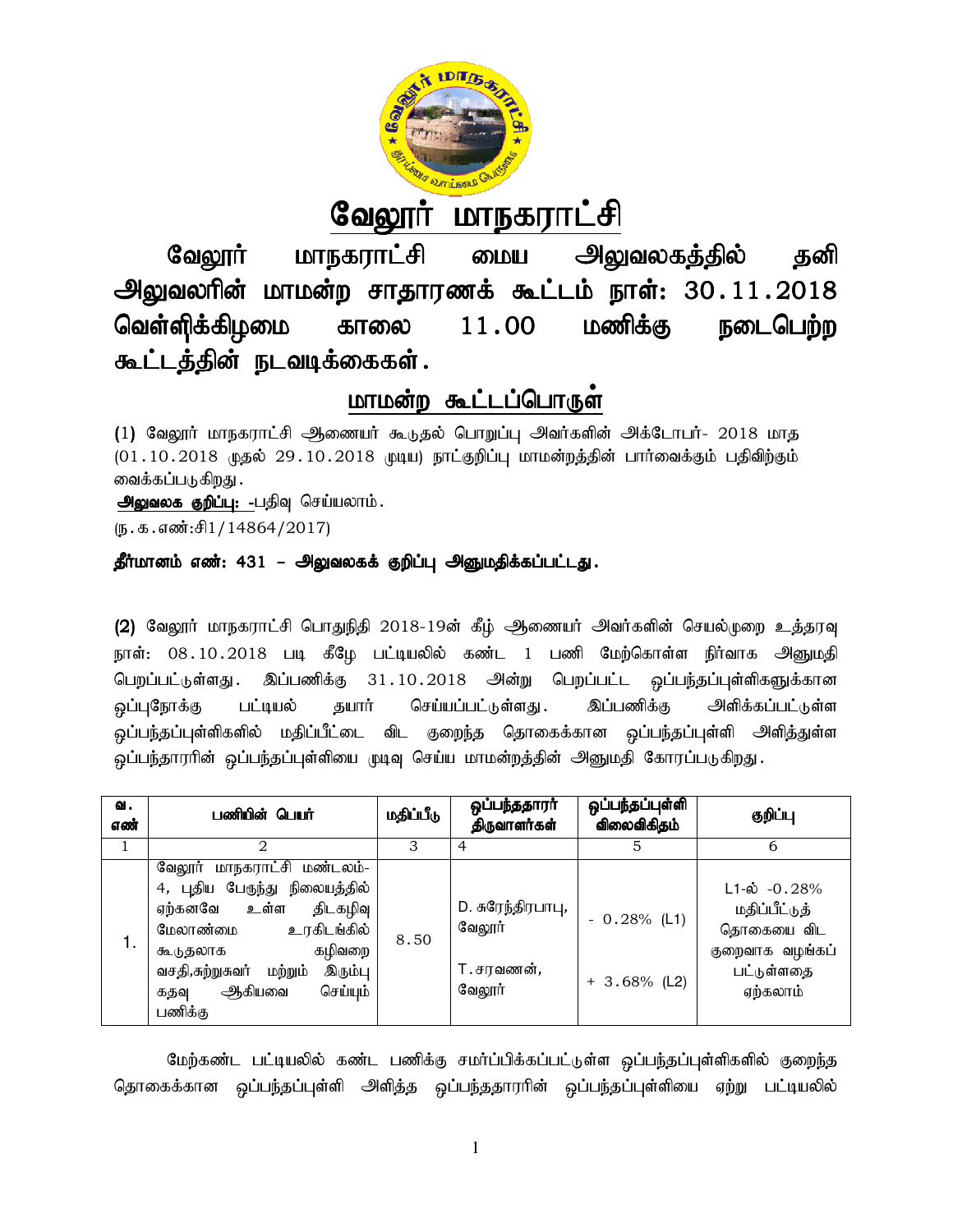கண்ட 1 பணிக்கான ஒப்பந்தப்புள்ளியை ஒப்புதல் செய்ய மாமன்றத்தின் அனுமதி கோரப்படுகிறது.

# அலுவலக குறிப்பு :

- 1. மாமன்றத்தின் பார்வைக்கு வைக்கப்பட்டுள்ள இப்பொருள் மாமன்றத்தில் பதிவு செய்யலாம்.
- $2.$   $\,$  இப்பணிக்கான செலவினத் தொகையை பொதுநிதி  $2018$ -19ன் கீழ் செலவு செய்யலாம்.
- 3. வேலூர் மாநகராட்சியில் பொது நிதி 2018-19-ன் கீழ் ஒப்பந்தப்புள்ளி கோரப்பட்ட மேற்கண்ட 1 பணிக்கு ஒப்பந்தப்புள்ளி அளித்துள்ள ஒப்பந்ததாரரின் குறைந்த தொகைக்கான (L1-((1)-0.28%) ஒப்பந்தப்புள்ளியை ஏற்க மாமன்றம் அனுமதிக்கலாம்.

(ந.க.எண். 2588/2018/E1)

# தீர்மானம் எண்: 432 – அலுவலகக் குறிப்பு அனுமதிக்கப்பட்டது.

(3) வேலூர் மாநகராட்சி பொதுநிதி 2018-19ன் கீழ் ஆணையர் அவர்களின் செயல்முறை உத்தரவு நாள்: 08.10.2018, 07.09.2018-ன் படி கீழே பட்டியலில் கண்ட 6 பணிகள் மேற்கொள்ள நிர்வாக அனுமதி பெறப்பட்டுள்ளது. இப்பணிகளுக்கு 07.11.2018-ல் அன்று பெறப்பட்ட ஒப்பந்தப்புள்ளிகளுக்கான ஒப்புநோக்கு பட்டியல் தயார் செய்யப்பட்டுள்ளது. இப்பணிகளுக்கு அளிக்கப்பட்டுள்ள ஒப்பந்தப்புள்ளிகளில் மதிப்பீட்டை விட குறைந்த தொகைக்கான ஒப்பந்தப்புள்ளி அளித்துள்ள ஒப்பந்தாரர்களின் ஒப்பந்தப்புள்ளியை முடிவு செய்ய மாமன்றத்தின் அனுமதி கோரப்படுகிறது.

| வ.           | பணியின் பெயர்                                                                                                                                                                                                        | ஒப்பந்ததாரா்<br>மதிப்பீடு |                                                    | ஒப்பந்தப்புள்ளி                   | குறிப்பு                                                                                          |  |
|--------------|----------------------------------------------------------------------------------------------------------------------------------------------------------------------------------------------------------------------|---------------------------|----------------------------------------------------|-----------------------------------|---------------------------------------------------------------------------------------------------|--|
| எண்          |                                                                                                                                                                                                                      |                           | திருவாளர்கள்                                       | விலைவிகிதம்                       |                                                                                                   |  |
| $\mathbf{1}$ | $\mathcal{D}_{\mathcal{L}}$                                                                                                                                                                                          | $\overline{\mathcal{E}}$  | $\overline{4}$                                     | 5                                 | $\overline{7}$                                                                                    |  |
| 1.           | மாநகராட்சி மண்டலம்-<br>வேலூர்<br>பகுதிகளில்<br>1க்குட்பட்ட<br>குடிநீர்<br>விநியோகக்<br>குழாய்<br>உடைப்பு<br>பழுது நீக்கம் செய்ய PVC மற்றம்<br>GI குழாய்கள் மற்றும் தேவையான<br>உதிரி<br>பொருட்கள்<br>சப்ளை<br>செய்தல் | 9.70                      | D. கருணாநிதி,<br>வேலூர்<br>A. சக்திவேல்,<br>வேலூர் | $-0.00\%$ (L1)<br>$+ 5.00\%$ (L2) | $L1-\dot{\omega}$ -0.00%<br>மதிப்பீட்டுத் தொகை<br>விகிதத்தில் வழங்கப்<br>பட்டுள்ளதை<br>ஏற்கலாம்   |  |
| 2.           | மண்டலம்-<br><u>மாநகராட்சி</u><br>வேலூர்<br>வார்டு எண்:1<br>முதல்<br>$1$ ல்<br>15<br>உள்ள<br>மாநகராட்சி<br>வரை<br>குழிபள்ளமனாக<br>சாலையில்<br>உள்ளதால் தார் பேட்ச் மற்றும்<br>சிமெண்ட் பேட்ச் அமைத்தல்                | 5.00                      | S. சீனிவாசன்,<br>வேலூர்<br>K. சுரேஷ் வேலூர்        | $-0.00\%$ (L1)<br>$+ 8.18\%$ (L2) | $L1-\omega$ -0.00%<br>மதிப்பீட்டுத் தொகை<br>விகிதத்தில் வழங்கப்<br>பட்டுள்ளதை<br>ஏற்கலாம்         |  |
| 3.           | வேலூர் மாநகராட்சி மண்டலம்-<br>1க்குட்பட்ட பாண்டியன்<br>மடுகு,<br>அருப்புமேடு <i>,</i><br>நேதாஜி<br>நகர்,<br>வி. ஜி. ராவ்<br>நகர்<br>மற்றும்<br>காங்கேயநல்லூ்<br>ஆகிக                                                 | 5.00                      | S. சீனிவாசன்,<br>வேலூர்                            | $-0.00\%$ (L1)                    | $L1-\dot{\omega} - 0.00\%$<br>மதிப்பீட்டுத் தொகை<br>விகிதத்தில் வழங்கப்<br>பட்டுள்ளதை<br>ஏற்கலாம் |  |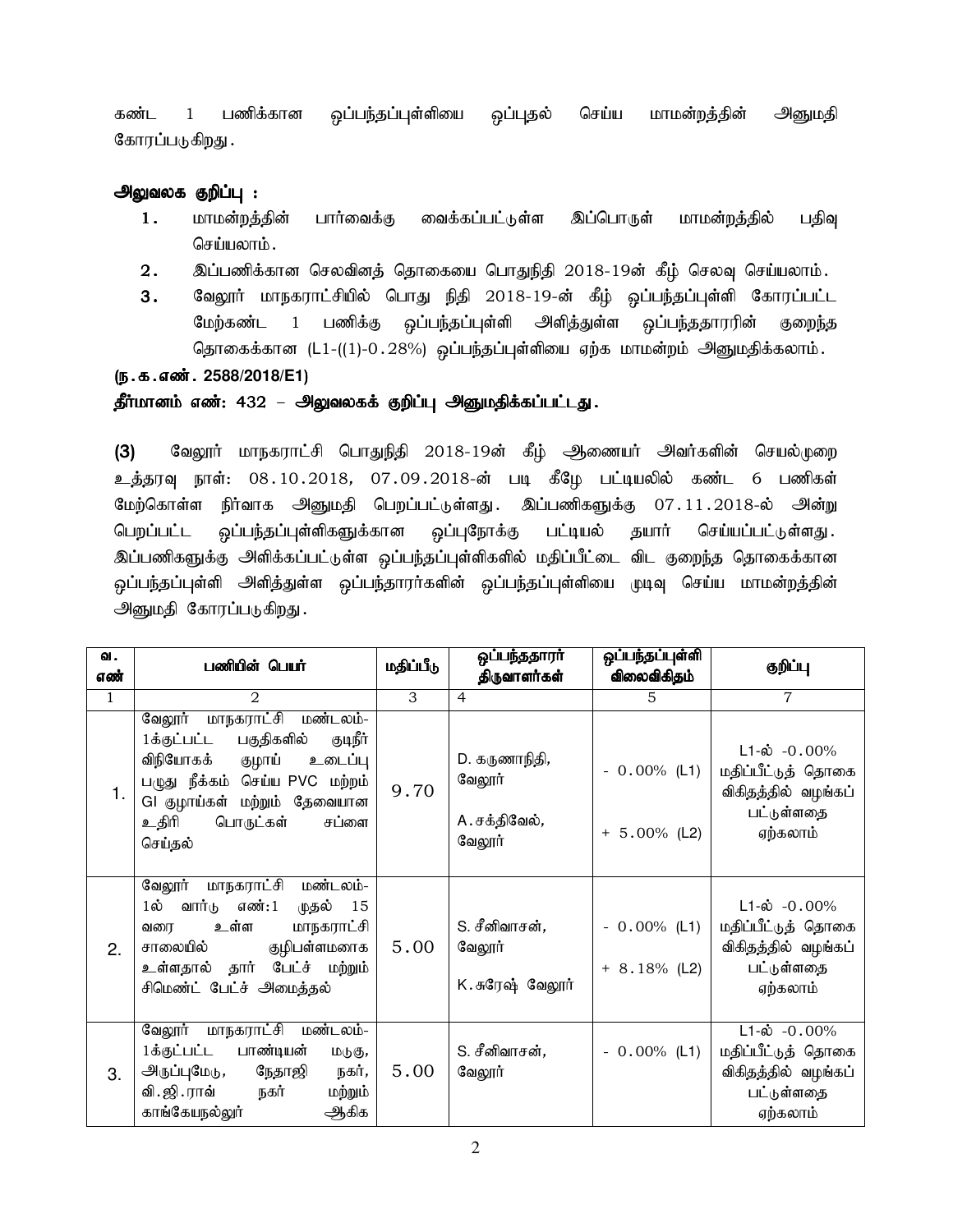|    | பகுதிகளில்<br>மற்றும்<br>JCB<br>பொக்லைன்<br>மூலம்<br>சகதிகள்<br>அகற்றுதல் பணி                                                                                                                            |      | K. சுரேஷ் வேலூர்                                            | $+17.00\%$ (L2)                   |                                                                                                      |
|----|----------------------------------------------------------------------------------------------------------------------------------------------------------------------------------------------------------|------|-------------------------------------------------------------|-----------------------------------|------------------------------------------------------------------------------------------------------|
| 4. | வேலூர் மாநகராட்சி மண்டலம்-<br>1ல் வார்டு எண்:7 ஜோதி நகர்<br>பகுதியில்<br>உள்ள<br>குடிசை<br>ஆழ்துளை கிணற்றில் 7.5எச்.பி.<br>மின்மோட்டார் (ம) உதரிபாகங்கள்<br>பொறுத்துதல் பணி                              | 1.65 | A.V.<br>விநாயகமூர்த்தி,<br>வேலூர்<br>R. அருள், வேலூர்       | $-0.39\%$ (L1)<br>$+ 1.60\%$ (L2) | $L1-\dot{\omega}$ -0.39%<br>மதிப்பீட்டுத்<br>தொகையை விட<br>குறைவாக வழங்கப்<br>பட்டுள்ளதை<br>ஏற்கலாம் |
| 5. | மாநகராட்சி மண்டலம்-<br>வேலூர்<br>1ல் பகுதியில் உள்ள மினிபவர்<br>பம்புகள், பவர்<br>பம்புகளுக்கு<br>தேவையான மின்மோட்டார் மற்றும்<br>உதிரி<br>பொருட்கள்<br>சப்ளை<br>செய்தல்                                 | 9.80 | D. கருணாநிதி,<br>வேலூர்<br>A. சக்திவேல்,<br>வேலூர்          | $-0.01\%$ (L1)<br>$+ 5.00\%$ (L2) | $L1-\dot{\omega}$ -0.01%<br>மதிப்பீட்டுத்<br>தொகையை விட<br>குறைவாக வழங்கப்<br>பட்டுள்ளதை<br>ஏற்கலாம் |
| 6. | <u>மாநகராட்சி</u><br>மண்டலம்-<br>வேலூர்<br>2க்குட்பட்ட<br>வார்டு<br>எண்:16,25,28,29,30<br>மற்றும்<br>மண்டலம்-3க்குட்பட்ட<br>வார்டு<br>எண்:30 முதல் 38 வரை ஆள்<br>நுழைவு வாயில் பராமரிப்பு பணி<br>செய்தல் | 5.00 | D. பழனியப்பன்,<br>வேலூர்<br>V.S. ஆனந்தன் <i>,</i><br>வேலூர் | $-0.04\%$ (L1)<br>$+ 1.11\%$ (L2) | $L1-\omega$ -0.04%<br>மதிப்பீட்டுத்<br>தொகையை விட<br>குறைவாக வழங்கப்<br>பட்டுள்ளதை<br>ஏற்கலாம்       |

மேற்கண்ட பட்டியலில் கண்ட பணிகளுக்கு சமர்ப்பிக்கப்பட்டுள்ள ஒப்பந்தப்புள்ளிகளில் குறைந்த தொகைக்கான ஒப்பந்தப்புள்ளி அளித்த ஒப்பந்ததாரர்களின் ஒப்பந்தப்புள்ளியை ஏற்று பட்டியலில் கண்ட 6 பணிகளுக்கான ஒப்பந்தப்புள்ளிகளை ஒப்புதல் செய்ய மாமன்றத்தின் அனுமதி கோரப்படுகிறது.

#### அலுவலக குறிப்பு :

- 1. மாமன்றத்தின் பார்வைக்கு வைக்கப்பட்டுள்ள இப்பொருள் மாமன்றத்தில் பதிவு செய்யலாம்.
- 2. இப்பணிக்கான செலவினத் தொகையை பொதுநிதி 2018-19ன் கீழ் செலவு செய்யலாம்.
- 3. வேலூர் மாநகராட்சியில் பொது நிதி 2018-19-ன் கீழ் ஒப்பந்தப்புள்ளி கோரப்பட்ட மேற்கண்ட 6 பணிகளுக்கும் ஒப்பந்தப்புள்ளி அளித்துள்ள ஒப்பந்ததாரகளின் குறைந்த தொகைக்கான (L1-((1)-0.00%, (2)-0.00%, (3)-0.00%, (4)-0.39% (5)-0.01% (6)-0.04%) ஒப்பந்தப்புள்ளியை ஏற்க மாமன்றம் அனுமதிக்கலாம்.

# (ந.க.எண். 3638/2018/E1)

# தீர்மானம் எண்: 433 – அலுவலகக் குறிப்பு அனுமதிக்கப்பட்டது.

(4) வேலூர் மாநகராட்சி பொது சுகாதார பிரிவு, திடக்கழிவு மேலாண்மை பணிகளுக்கு தனியார் மூலம் ஒப்பந்த அடிப்படையில் சுகாதார பணிகளுக்கு 2045 துப்புரவு பணியாளர்கள் மற்றும் 16 மேற்பார்வையாளர் ஆக மொத்தம் 2056 பணியாளர்கள் ஒப்பந்த அடிப்படையில் பணி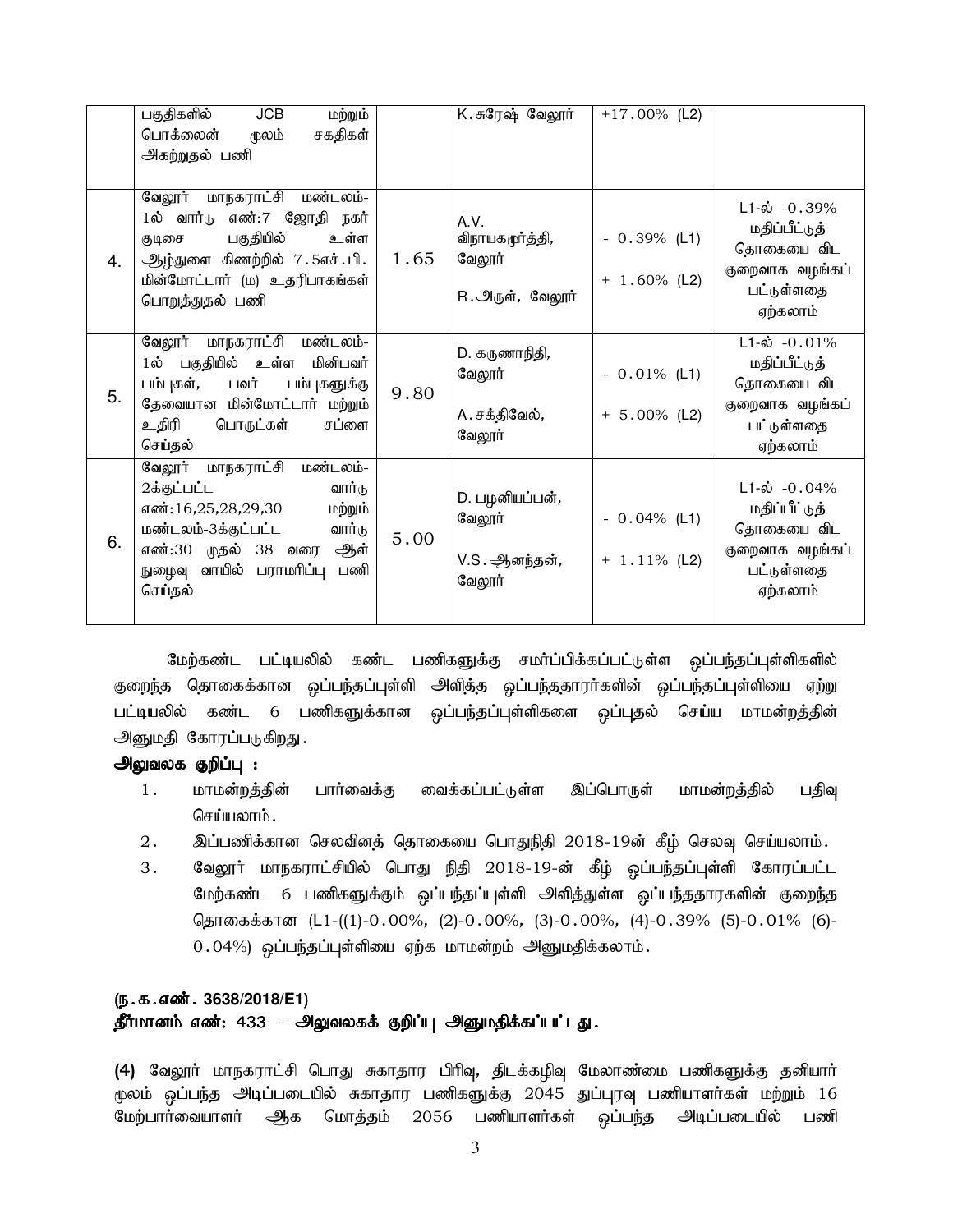மேற்கொள்ள வேலூர் மாவட்ட ஆட்சியர் அவர்களால் 2018-19 ஆம் ஆண்டு நிர்ணயம் செய்யப்பட்ட விலைவிகதம், EPF 13% + ESI 4.75% சீருடை பாதுகாப்பு உபகரணங்கள் செலவு 1ஆண்டிற்கு ரு. 1500/- ஒப்பந்ததாரர் நிர்வாக செலவு 5% ஆகியவற்றின் செலவினத் தொகையை மாமன்ற தீர்மான எண்:273 நாள்: 23.06.2018ல் அனுமதி பெறப்பட்டுள்ளது. நகராட்சி நிர்வாக ஆணையர், சென்னை அவர்களின் செயல் முறையில் திடக்கழிவு மேலாண்மை பணிக்கு சுகாதார பணியாளர்கள் 1078 நபர்கள் மற்றும் 16 மேற்பார்வையாளர்கள் மூலம் பணிகள் மேற்கொள்ள அனுமதியாக நகராட்சி நிர்வாக ஆணையர், சென்னை அவர்களின் ந.க.எண்: K.Dis. No20893/P3 நாள்:24.10.2018 ல் அனுமதி வழங்கப்பட்டதை மாமன்றத்தின் பார்வைக்கும் பதிவிற்கும் பணிந்து சமார்ப்பிக்கப்படுகிறது.

# அலுவலக குறிப்பு<u>:-</u>

- 1. மாமன்றத்தின் பார்வைக்கு வைக்கப்பட்டுள்ள இப்பொருள் மாமன்றத்தில் பதிவு செய்யலாம்.
- 2. நகராட்சி நிர்வாக அணையர்,சென்னை அவர்களின் செயல்முறை கடிதம் ந.க.எண்: K.Dis. No20893/P3 நாள்:24.10.2018 பதிவு செய்யலாம்

 $(\mathfrak{g.5.5600}:155/2018/\mathfrak{g} \dot{\mathfrak{s}}1)$ 

# தீர்மானம் எண்: 434 – பதிவு செய்யப்பட்டது.

(5) வேலூர் மாநகராட்சி பொதுநிதி (வைப்பு நிதி) 2018-19ன் கீழ் டோபிகானா பகுதியில் புதியதாக அமைக்கப்பட்டுள்ள அடுக்கு மாடி குடியிருப்புகளுக்கு தேவையான 65000ல.லி. கொள்ளளவில் தரை மட்ட தொட்டி, 500 மீட்டர் நீளத்தில் கழிவு நீர் குழாய் மற்றும் மின்மோட்டார் அறை அமைத்தல் பணிக்கு ஒப்பந்தப்புள்ளி கோரி மாநில் அளவில் செய்திதாள் விளம்பரம் செய்யப்பட்டது. இதற்கானச் செய்திதாள் விளம்பர தொகை ரு.9975/- தொகையை ESS ESS Publication, Madurai நிறுவனத்திற்கு வழங்க மாமன்றத்தின் அனுமதிக்காக பணிந்து சமர்ப்பிக்கப்படுகிறது .

# அலுவலக குறிப்பு: -

- 1. இப்பொருள் மாமன்றத்தில் பதிவு செய்யலாம்.
- $2.$  விளம்பரத் செலவினத் தொகை ரு. $9975/-$  குடிநீர்நிதி  $2018\text{-}19$ ல் வழங்க மாமன்றம் அனுமதி வழங்கலாம்.

 $(\mathfrak{h} \cdot \mathfrak{B} \cdot \mathfrak{a} \cdot \mathfrak{so} \mathfrak{m} \cdot 14354/2017/\mathfrak{B}1)$ 

# தீர்மானம் எண்: 435 – அலுவலகக் குறிப்பு அனுமதிக்கப்பட்டது.

(6) வேலூர் மாநகராட்சியில், ஸ்மார்ட் சிட்டி திட்டத்தின் கீழ் கீழே பட்டியலில் கண்ட 1 பணிக்கு நகராட்சி நிர்வாக ஆணையர், சென்னை அவர்களின் செயல்முறைகள் ந.க.எண்:18430/2018/IHSDP-3, நாள்:04 .07 . 2018-ல் நிர்வாக அனுமதி வழங்கப்பட்டுள்ளது .பேற்படி 1 பணிக்கு 04 . 09 . 2018 அன்று ஒப்பந்தப்புள்ளிகள் பெறப்பட்டுள்ளன.

மேற்படி பணிக்கு ஒப்பந்தப்புள்ளி கோரப்பட்டதில் 3 ஒப்பந்தப்புள்ளிகள் பெறப்பட்டன. அவற்றின் விவரம் பின்வருமாறு.

|    | M/s.Bharath Electronics                     |
|----|---------------------------------------------|
|    |                                             |
|    | M/s JS associates Development India Pvt Ltd |
| 3. | M/s KCP Engineers Pvt Ltd.,                 |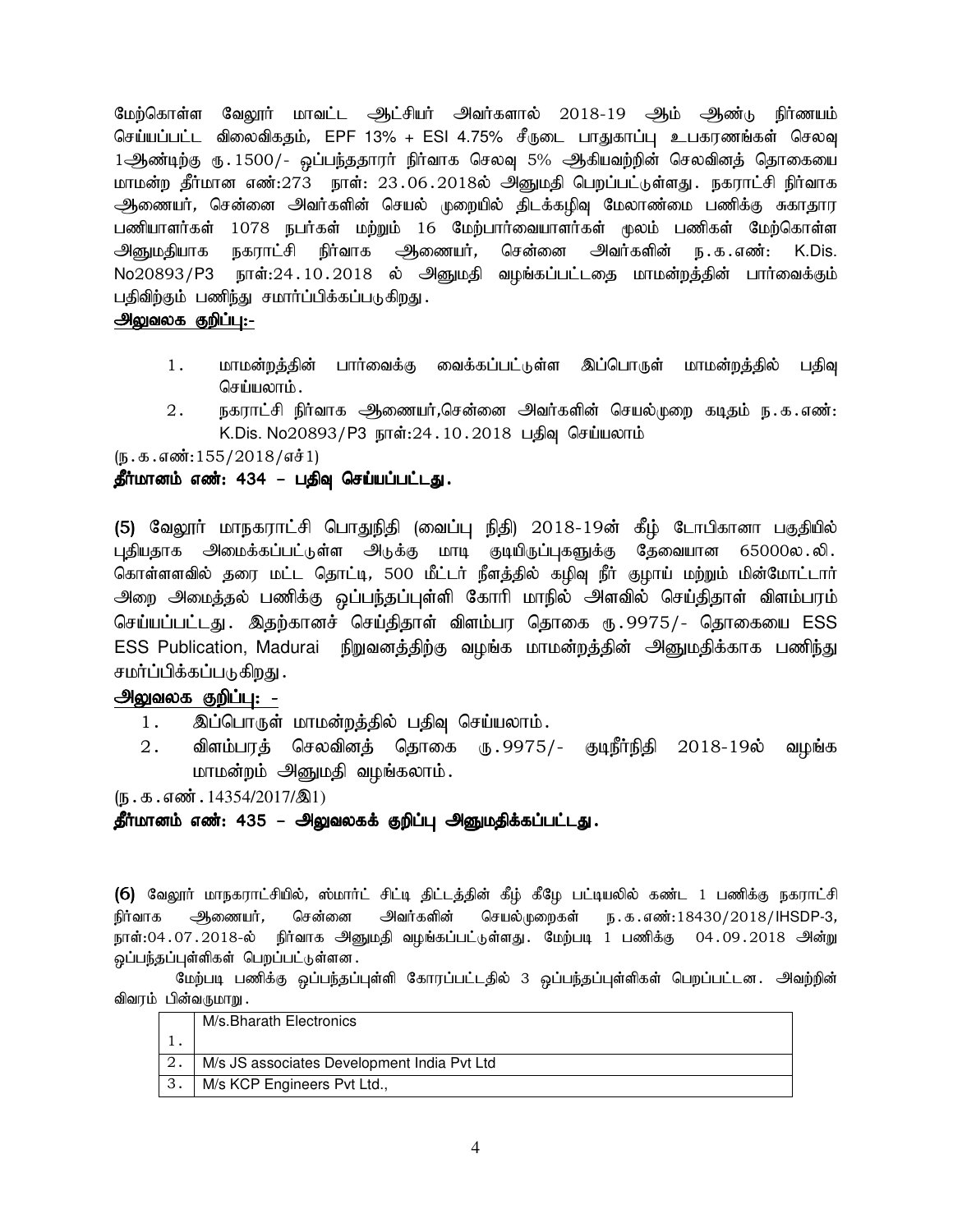#### அமைக்கப்பட்ட தொழில்நுட்ப குழுவின் முடிவு பின்வருமாறு

பணியின் பெயர்: Design, Supply, Installation Commissioning of 1.2 MW Solar Power Plant at South side **of Vellore Corporation STP Area Near Palar River**.

| 1. | M/s.Bharath                    | 1.வைப்புத் தொகை 1% காசோலையாக செலுத்தப்பட்டுள்ளது.                                                   |
|----|--------------------------------|-----------------------------------------------------------------------------------------------------|
|    | Electronics.                   |                                                                                                     |
|    |                                | 2. வரிசை எண்:3 IFB-4.17 Consortium Agreement Not Applicable,                                        |
|    |                                | வரிசை எண்: 7 IFB-4.1.15 Proff of regional Office is Not enclosed.                                   |
|    |                                | வரிசை எண்:9 IFB-4.1.17 10% of Total EPC Contract value – Not                                        |
|    |                                | Submitted, Condition not satisfied<br>எண்:11 IFB-4.2.3 A Grade license Holder issued - Not<br>வரிசை |
|    |                                | Submitted,                                                                                          |
|    |                                | Condition not satisfied.<br>வரிசை எண்: 12 IFB-4.2.4 All Test certificates - Not Submitted,          |
|    |                                | Condition not satisfied.                                                                            |
|    |                                | மற்றும் வரிசை எண்:16,22, 28 முதல் 39 வரை Not Submitted,                                             |
|    |                                | Condition not satisfied.                                                                            |
|    |                                | வரிசை எண்:1,2,4,5,6,10,13,14,15,17,18,19,20,21,23 முதல் 27<br>வரை                                   |
|    |                                | ஆவணங்கள் இணைக்கப்பட்டுள்ளது. Condition satisfied.                                                   |
|    |                                | வரிசை எண்:3,7,9,11,12,16,22 மற்றும் 28 முதல் 39 வரை<br>ஒப்பந்த                                      |
|    |                                | அட்டவணையில்<br>மேற்படி<br>நிறுவனத்தின்<br>ஆவணங்கள்<br>உள்ளதில்                                      |
|    |                                | இணைக்கப்படாததால் தொழில்நுட்ப ஆவணங்கள் ஏற்க இயலாது .                                                 |
|    |                                |                                                                                                     |
|    |                                |                                                                                                     |
| 2. | M/s JS associates              | 1.வைப்புத் தொகை 1% காசோலையாக செலுத்தப்பட்டுள்ளது                                                    |
|    | Development India Pvt<br>Ltd., | $2$ வரிசை எண்:31,32,38 தவிற 1 முதல் 39 வரையிலான ஆவணங்கள்                                            |
|    |                                | அனைத்தும் சரியாக உள்ளது. (Condition satisfied)                                                      |
|    |                                | எனவே தகுதியுடைய ஒப்பந்தப்புள்ளியாக ஏற்கலாம்.                                                        |
| 3. |                                |                                                                                                     |
|    | M/s KCP Engineers<br>Pvt Ltd., | 1. வைப்புத் தொகை 1% காசோலையாக செலுத்தப்பட்டுள்ளது.                                                  |
|    |                                | 2. வரிசை எண்:6 IFB-4.1.13 Condition not satisfied,                                                  |
|    |                                | வரிசை எண்: 10 IFB-4.2.3 Not Submitted Condition not satisfied.                                      |
|    |                                | வரிசை எண்:30 ITB-3.4.1-18 Not Submitted Condition not satisfied                                     |
|    |                                | மற்றும் வரிசை எண்:32,33,34, 36 மற்றும் 37 வரை Not Submitted,                                        |
|    |                                | Condition not satisfied.                                                                            |
|    |                                | வரிசை எண்:1,2,4,5,7,8,9,11 முதல் 29 வரை 31,15, 38 முதல் 39 வரை                                      |
|    |                                | ஆவணங்கள் இணைக்கப்பட்டுள்ளது Condition satisfied.                                                    |
|    |                                | வரிசை<br>எண்:6,10,30,32,33,34,36<br>மற்றும்<br>ஒப்பந்த<br>37<br>வரை                                 |
|    |                                | அட்டவணையில்<br>உள்ளதில்<br>மேற்படி<br>ஆவணங்கள்<br>நிறுவனத்தின்                                      |
|    |                                | இணைக்கப்படாததால் தொழில்நுட்ப ஆவணங்கள் ஏற்க இயலாது .                                                 |

மேற்கண்ட 3 ஒப்பந்தப்புள்ளிகளில், M/s.Bharath Electronics நிறுவனம் வரிசை எண்:3,7,9,11,12,16,22 மற்றும் 28 முதல் 39 வரை கண்டுள்ள தொழில்நுட்ப ஆவணங்களை இணைக்காததாலும், M/s KCP Engineers Pvt Ltd., நிறுவனம் வரிசை எண்:6,10,30,32,33,34,36 மற்றும் 37-ல் தொழில்நுட்ப ஆவணங்களை இணைக்காததாலும் இரண்டு நிறுவனம் /ஒப்பந்ததாரர் தொழில் நுட்ப ஒப்பந்தத்தில் தகுதி பெறவில்லை. எனவே ஒப்பந்தப்புள்ளியின் விலைப்புள்ளி திறக்கப்பட வேண்டிய அவசியம் இல்லை .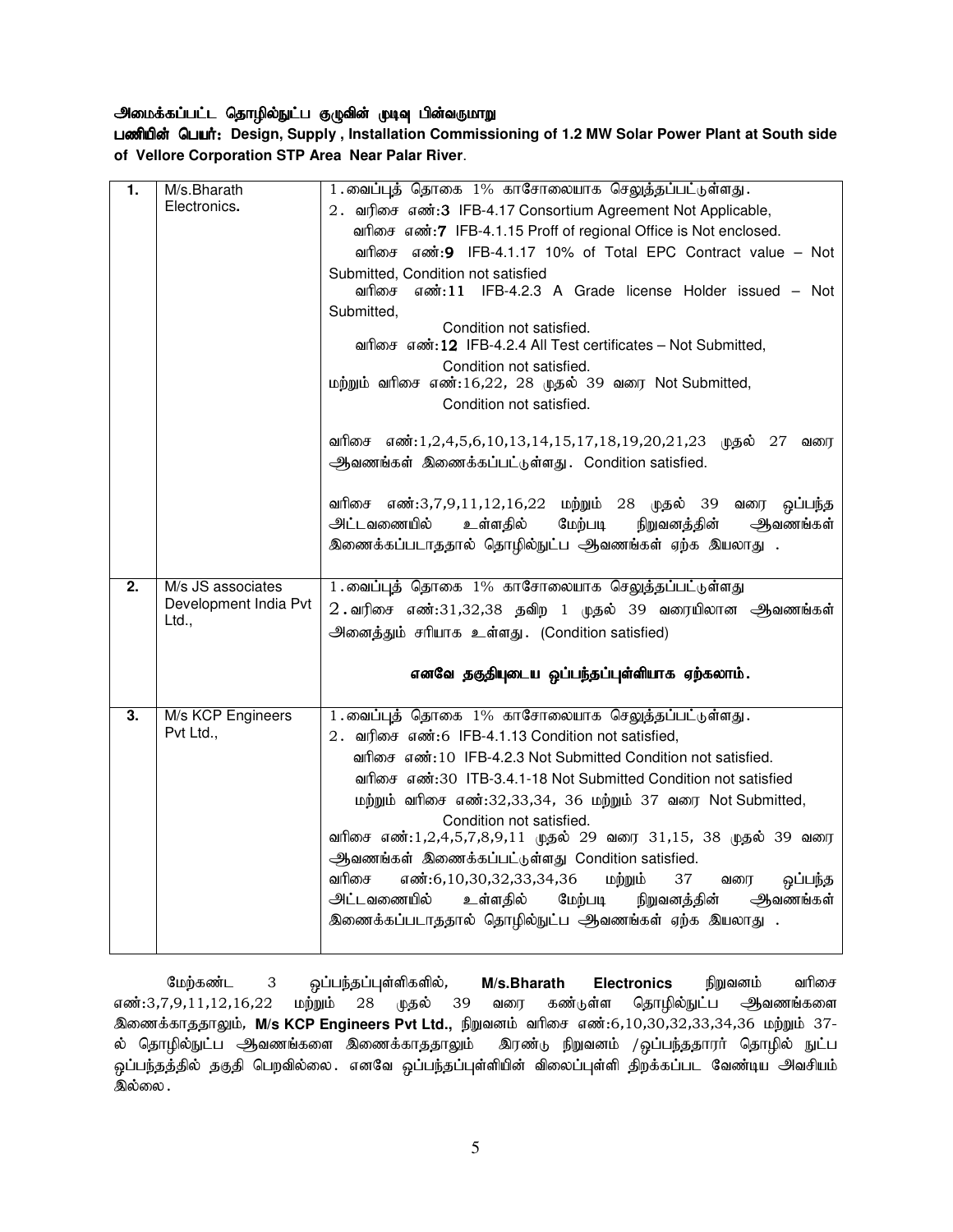தொழில்நுட்ப <del>ஆ</del>வணங்கள் முழுமையாக நிறைவு செய்த M/s JS associates Development India Pvt Ltd. ஒப்பந்ததாரா் ஒப்பந்தப்புள்ளியின் விலைப்புள்ளியை திறக்கலாம் என தொழில்நுட்ப தொழில்நுட்ப குழு  $22.10.2018$ -ந் தேதியில் பரிந்துரை செய்யயப்பட்டுள்ளது.

எனவே வரிசை எண்.2 M/s JS associates Development India Pvt Ltd நிறுவனத்தின் ஒப்பந்தப்புள்ளியின் விலைப்புள்ளி 25.10.2018 மாலை 3.30மணிக்கு திறக்கப்பட்டது. ஒப்பந்தப்புள்ளியின் விவரம் பின்வருமாறு.

| ഖ.<br>எண் | பணியின் பெயர்                                                                                                                                           | மதிப்பீடு<br>கோடியி<br>ல் | ஒப்பந்ததாரா்<br>திருவாளர்கள்                                     | ஒப்பந்தப்புள்ளி<br>விலைவிகிதம் | குறிப்பு                                                                                |  |  |
|-----------|---------------------------------------------------------------------------------------------------------------------------------------------------------|---------------------------|------------------------------------------------------------------|--------------------------------|-----------------------------------------------------------------------------------------|--|--|
|           |                                                                                                                                                         |                           |                                                                  |                                |                                                                                         |  |  |
|           | Design,<br>Supply<br>Installation Commissioning<br>of 1.2 MW Solar Power<br>Plant at South side of<br>Vellore Corporation STP<br>Area Near Palar Rivers | 5.67                      | $M/s$ JS<br>associates<br><b>Development</b><br>India Pvt<br>Ltd | $+11.86\%$ (L1)                | $L1-\dot{\omega}$ + 11.86%<br>மதிப்பீட்டுத் தொகையை<br>விட அதிகமாக வழங்கப்<br>பட்டுள்ளது |  |  |

மேற்படி பணிக்கு பெறப்பட்ட ஒப்பந்தப்புள்ளியில் கூடுதல் விலை விகிதத்தில் (+11.86%) கொடுக்கப்பட்டுள்ள M/s JS associates Development India Pvt Ltd நிறுவனம் 25.10.2018ல் tpiyFiwg;g[ fojk; tHA;fg;gl;ljw;F gjpy; fojkhf **M/s JS associates Development India Pvt Ltd** நிறுவனம் தனது 26.10.2018ம் நாளிட்ட விலைக்குறைப்பு கடிதத்தில் மதிப்பீட்டுத் தொகையை விட (+11.86%) கூடுதலாக கொடுத்துள்ளதை விலைக் குறைப்பு செய்து (+4.50%) கூடுதல் விலை விகிகதத்தில் பணிகள் செய்ய சம்மதம் தெரிவித்துள்ளார்.

பொறியியல் கையேடு பக்கம் 9 பத்தி 2.7.2-ல் முதல் ஒப்பந்தப்புள்ளி அழைப்பில் ஒரே ஒப்பந்தப்புள்ளி பெறப்பட்டாலும் மதிப்பீட்டுத் தொகைக்கு 5% வரை கூடுதல் தொகையாக இருக்கும் பட்சத்தில் ஏற்கலாம் என தெரிவிக்கப்பட்டுள்ளது.

மேற்கண்ட பட்டியலில் கண்ட 1 பணிக்கு பெறப்பட்ட ஒப்பந்தப்புள்ளியில் மதிப்பிட்டு தொகையை விட அதிகமான தொகைக்கான ஒப்பந்தப்புள்ளி அளித்துள்ள நிறுவனத்தின் ஓப்பந்தப்புள்ளியை (+4.50%) ஏற்று பட்டியலில் கண்ட 1 பணிக்கு பணி உத்திரவு வழங்க மாமன்றத்தின் அனுமதி வேண்டப்படுகிறது.

#### அலுவலக குறிப்பு :

- 1. மாமன்றத்தின் பார்வைக்கு வைக்கப்பட்டுள்ள இப்பொருள் மாமன்றத்தில் பதிவு செய்யலாம்.
- 2. இப்பணிக்கான செலவினத் தொகையை ஸ்மார்ட் சிட்டி திட்டத்தின் கீழ் செலவு செய்யலாம்.
- 3. வேலூர் மாநகராட்சியில் ஸ்மார்ட் சிட்டி திட்டத்தின் கீழ் ஒப்பந்தப்புள்ளி கோரப்பட்ட மேற்கண்ட 1-பணிக்கு ஒப்பந்தப்புள்ளி அளித்துள்ள நிறுவனத்தார் அளித்துள்ள தொகைக்கான  $L1-((1)+4.50\%$  ஒப்பந்தப்புள்ளியை மாமன்றம் ஏற்று பணி உத்திரவு வழங்கவும் ஸ்மார்ட் சிட்டி திட்ட நிதி ஒதுக்கீடு நீங்கலாக கூடுதல் செலவினத் தொகையை 2018-19 பொதுநிதியில் இருந்து வழங்க மாமன்றம் அனுமதிக்கலாம்.
- 4.M/s Js Associates Development India pvt. ltd. நிறுவனம் வழங்கியுள்ள ஒப்பந்தப்புள்ளியில் அடுத்த 10 ஆண்டுகளுக்கு 1.2MW solar power plant ஐ பராமரித்திட முறையே முதலாண்டுக்கு ரு.9,92,250/-<u>இரண்டாம் ஆண்டுக்கு ரு10,49,800/- முன்றாம் ஆண்டுக்கு ரு11,10,688 நான்காம் ஆண்டுக்கு</u> ரு11,75,108 ஐந்தாம் அண்டு ரு12,43,265/- ஆறாம் ஆண்டு ரு.13,15,374 ஏழாம் ஆண்டுக்கு ரு.13,91,666/- எட்டாம் ஆண்டு ரு.14,72,382/- ஒன்பதாம் ஆண்டு ரு.15,57,781/- மற்றும் பத்தாம் ஆண்டு ரு. 16,48,132/- விலைப்புள்ளிகள் மேற்படி நிறுவனத்தின் முலம் வழங்கப்பட்டுள்ளது . மேற்படி திட்டத்திற்கு இயக்குதல் பராமரிப்பு பணியின் செலவின தொகையை பொதுநிதியாக வழங்கவும் மாமன்ற தீர்மான எண் 353ல் நாள் 31.07.2018 மாமன்றம் அனுமதி வழங்கியதை மாமன்றத்தில் பதிவு செய்யலாம்.

# (ந.க.எண். 6209/2015/E1)

தீர்மானம் எண்: 436 – அலுவலகக் குறிப்பு அனுமதிக்கப்பட்டது.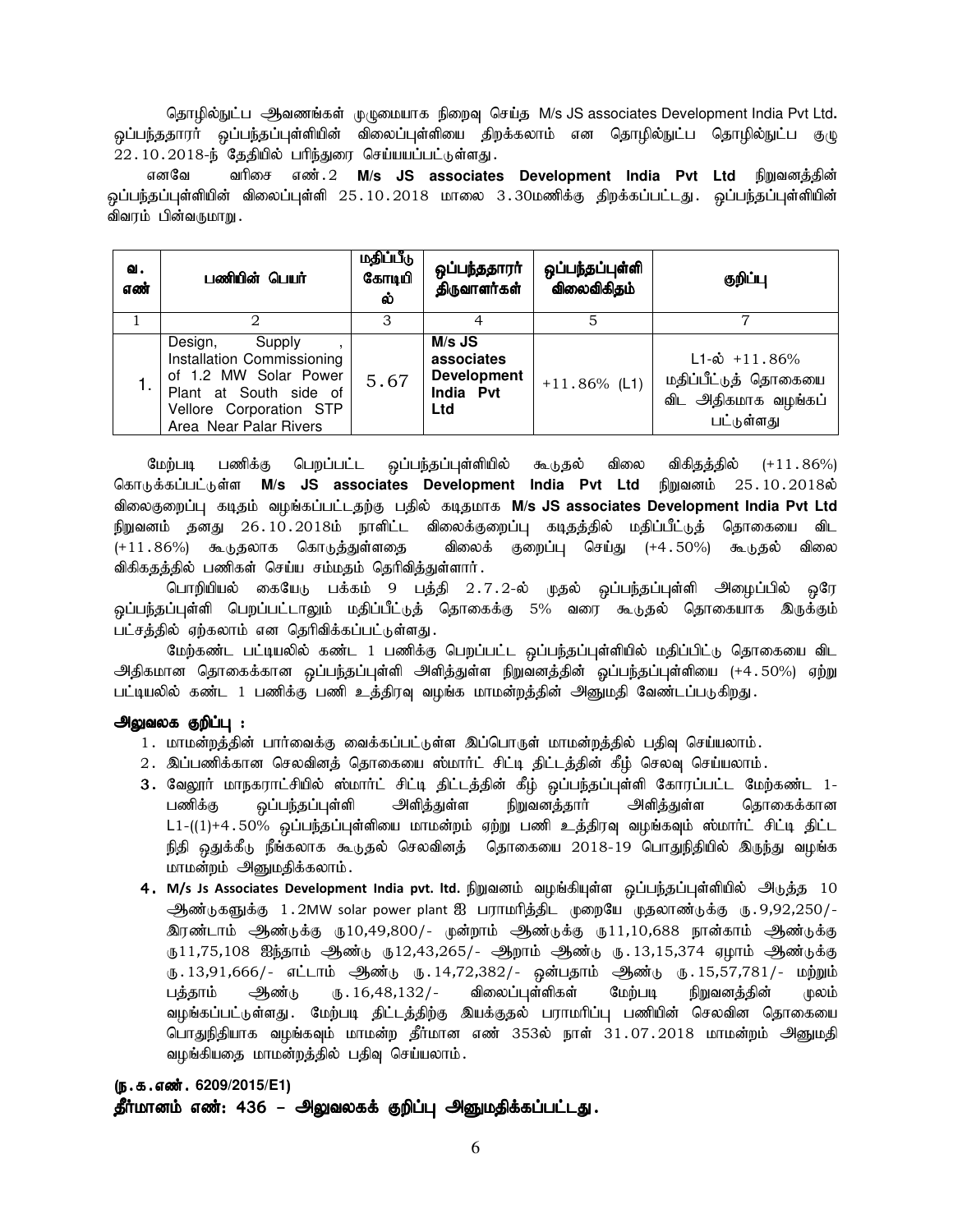(7) வேலூர் மாநகராட்சியில், ஸ்மார்ட் சிட்டி திட்டத்தின் கீழ் கீழே பட்டியலில் கண்ட 1 பணிக்கு நகராட்சி நிர்வாக ஆணையர், சென்னை அவர்களின் செயல்முறைகள் ந.க.எண்:18430/2018/IHSDP-3, நாள்:04.07.2018-ல் நிர்வாக அனுமதி வழங்கப்பட்டுள்ளது. மேற்படி 1 பணிக்கு 04.09.2018 அன்று ஒப்பந்தப்புள்ளிகள் பெறப்பட்டுள்ளன.

மேற்படி பணிக்கு ஒப்பந்தப்புள்ளி கோரப்பட்டதில் 3 ஒப்பந்தப்புள்ளிகள் பெறப்பட்டன. அவற்றின் விவரம் பின்வருமாறு.

| M/s.Bharath Electronics                     |
|---------------------------------------------|
| M/s JS associates Development India Pvt Ltd |
| M/s KCP Engineers Pvt Ltd.,                 |

#### அமைக்கப்பட்ட தொழில்நுட்ப குழுவின் முடிவு பின்வருமாறு

பணியின் பெயர்: Design, Supply, Installation Commissioning of 1.2 MW Solar Power Plant at North side **of Vellore Corporation STP Area Near Palar River**

| 1.               | M/s.Bharath<br>Electronics.                | 1.வைப்புத் தொகை 1% காசோலையாக செலுத்தப்பட்டுள்ளது.                                                                                                                                                         |
|------------------|--------------------------------------------|-----------------------------------------------------------------------------------------------------------------------------------------------------------------------------------------------------------|
|                  |                                            | 2. வரிசை எண்:3 IFB-4.17 Consortium Agreement Not Applicable,                                                                                                                                              |
|                  |                                            | வரிசை எண்:7 IFB-4.1.15 Proff of regional Office is Not enclosed.                                                                                                                                          |
|                  |                                            | வரிசை எண்:9 IFB-4.1.17 10% of Total EPC Contract value – Not Submitted,                                                                                                                                   |
|                  |                                            | Condition not satisfied<br>வரிசை எண்:11 IFB-4.2.3 A Grade license Holder issued – Not Submitted,<br>Condition not satisfied.                                                                              |
|                  |                                            | வரிசை எண்: 12 IFB-4.2.4 All Test certificates – Not Submitted,                                                                                                                                            |
|                  |                                            | Condition not satisfied.                                                                                                                                                                                  |
|                  |                                            | மற்றும் வரிசை எண்:16,22, 28 முதல் 39 வரை Not Submitted,                                                                                                                                                   |
|                  |                                            | Condition not satisfied.                                                                                                                                                                                  |
|                  |                                            | வரிசை<br>27<br>எண்:1,2,4,5,6,10,13,14,15,17,18,19,20,21,23<br>முதல்<br>வரை<br>ஆவணங்கள் இணைக்கப்பட்டுள்ளது. Condition satisfied.                                                                           |
|                  |                                            |                                                                                                                                                                                                           |
|                  |                                            | வரிசை<br>மற்றும்<br>எண்:3,7,9,11,12,16,22<br>28<br>முதல்<br>39<br>ஒப்பந்த<br>வரை<br>அட்டவணையில்<br>உள்ளதில்<br>மேற்படி<br>நிறுவனத்தின்<br>ஆவணங்கள்<br>இணைக்கப்படாததால் தொழில்நுட்ப ஆவணங்கள் ஏற்க இயலாது . |
|                  |                                            |                                                                                                                                                                                                           |
| $\overline{2}$ . | M/s JS associates<br>Development India Pvt | 1.வைப்புத் தொகை 1% காசோலையாக செலுத்தப்பட்டுள்ளது                                                                                                                                                          |
|                  | Ltd.,                                      | $2$ வரிசை எண்:31,32,38 தவிற 1 முதல் 39 வரையிலான ஆவணங்கள் அனைத்தும்                                                                                                                                        |
|                  |                                            | சரியாக உள்ளது. (Condition satisfied)                                                                                                                                                                      |
|                  |                                            |                                                                                                                                                                                                           |
|                  |                                            | எனவே தகுதியுடைய ஒப்பந்தப்புள்ளியாக ஏற்கலாம்.                                                                                                                                                              |
| $\overline{3}$ . | M/s KCP Engineers<br>Pvt Ltd.,             | 1. வைப்புத் தொகை 1% காசோலையாக செலுத்தப்பட்டுள்ளது.                                                                                                                                                        |
|                  |                                            | 2. வரிசை எண்:6 IFB-4.1.13 Condition not satisfied,                                                                                                                                                        |
|                  |                                            | வரிசை எண்: 10 IFB-4.2.3 Not Submitted Condition not satisfied.                                                                                                                                            |
|                  |                                            | வரிசை எண்:30 ITB-3.4.1-18 Not Submitted Condition not satisfied                                                                                                                                           |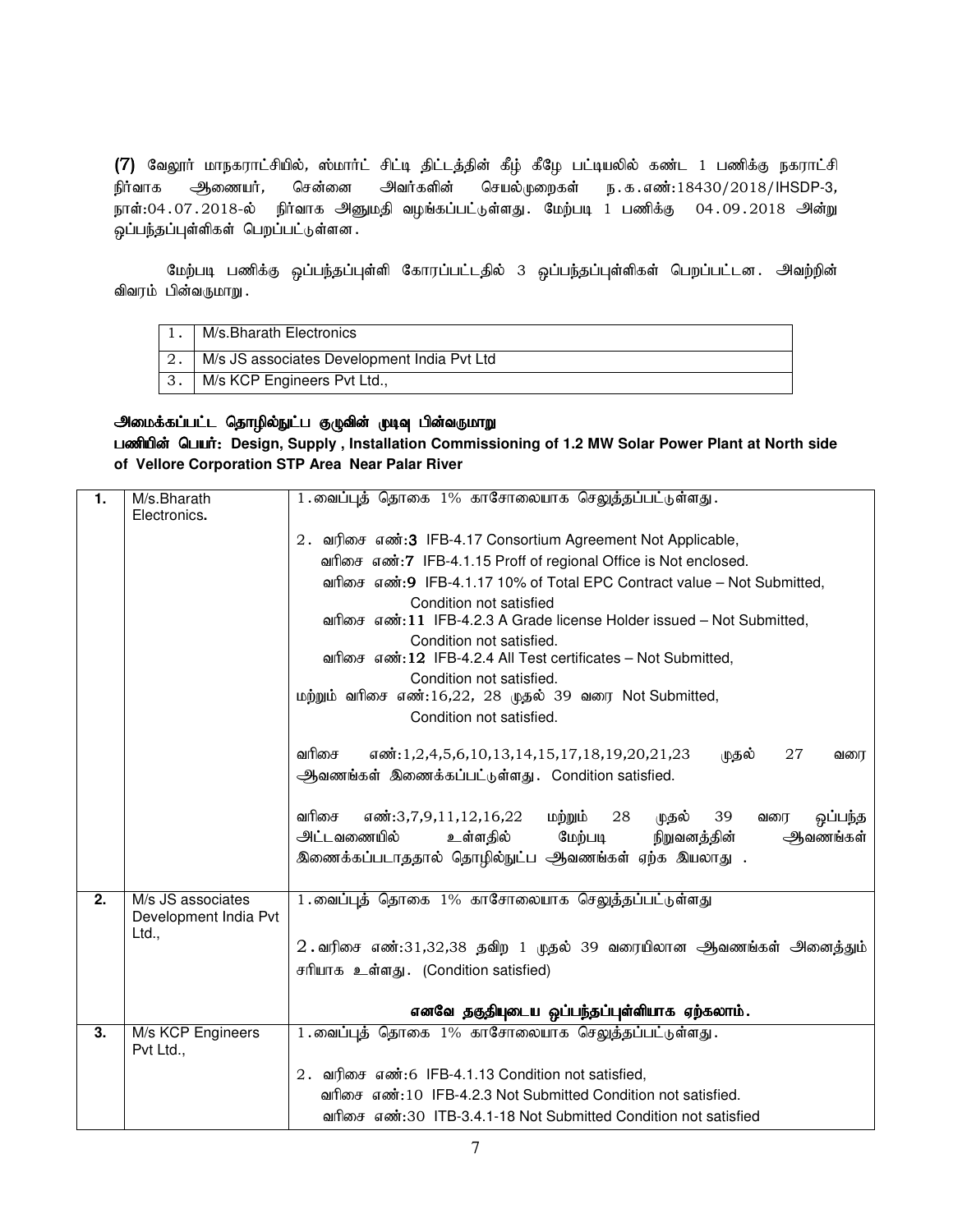|  |                         |  | Condition not satisfied.                         |  | மற்றும் வரிசை எண்:32,33,34, 36 மற்றும் 37 வரை Not Submitted,        |  |     |
|--|-------------------------|--|--------------------------------------------------|--|---------------------------------------------------------------------|--|-----|
|  |                         |  | ஆவணங்கள் இணைக்கப்பட்டுள்ளது Condition satisfied. |  | வரிசை எண்:1,2,4,5,7,8,9,11 முதல் 29 வரை 31,15, 38 முதல் 39          |  | வரை |
|  |                         |  |                                                  |  | வரிசை எண்:6,10,30,32,33,34,36 மற்றும் 37 வரை ஒப்பந்த அட்டவணையில்    |  |     |
|  |                         |  |                                                  |  | உள்ளதில் மேற்படி நிறுவனத்தின் ஆவணங்கள் இணைக்கப்படாததால் தொழில்நுட்ப |  |     |
|  | ஆிவணங்கள் ஏற்க இயலாது . |  |                                                  |  |                                                                     |  |     |

மேற்கண்ட 3 ஒப்பந்தப்புள்ளிகளில், **M/s.Bharath Electronics** நிறுவனம் வரிசை எண்:3,7,9,11,12,16,22 மற்றும் 28 முதல் 39 வரை கண்டுள்ள தொழில்நுட்ப ஆவணங்களை <u>இ</u>ணைக்காததாலும், M/s KCP Engineers Pvt Ltd., நிறுவனம் வரிசை எண்:6,10,30,32,33,34,36 மற்றும் 37-ல் தொழில்நுட்ப ஆவணங்களை இணைக்காததாலும் இரண்டு நிறுவனம் /ஒப்பந்ததாரர் தொழில் நுட்ப ஒப்பந்தத்தில் தகுதி பெறவில்லை. எனவே ஒப்பந்தப்புள்ளியின் விலைப்புள்ளி திறக்கப்பட வேண்டிய அவசியம் இல்லை .

தொழில்நுட்ப ஆவணங்கள் முழுமையாக நிறைவு செய்த M/s JS associates Development India Pvt Ltd. .<br>ஒப்பந்ததாரர் ஒப்பந்தப்புள்ளியின் விலைப்புள்ளியை திறக்கலாம் என தொழில்நுட்ப தொழில்நுட்ப குழு  $22.10.2018$ -ந் தேதியில் பரிந்துரை செய்யயப்பட்டுள்ளது.

எனவே வரிசை எண்.2 M/s JS associates Development India Pvt Ltd நிறுவனத்தின் <u>ஒ</u>ப்பந்தப்புள்ளியின் விலைப்புள்ளி 25.10.2018 மாலை 3.30மணிக்கு திறக்கப்பட்டது. ஒப்பந்தப்புள்ளியின் விவரம் பின்வருமாறு.

| ഖ.<br>எண் | பணியின் பெயர்                                                                                                                                        | மதிப்பீடு<br>கோடியி<br>ல் | ஒப்பந்ததாரா்<br>திருவாளர்கள்                                | ஒப்பந்தப்புள்ளி<br>விலைவிகிதம் | குறிப்பு                                                                               |
|-----------|------------------------------------------------------------------------------------------------------------------------------------------------------|---------------------------|-------------------------------------------------------------|--------------------------------|----------------------------------------------------------------------------------------|
|           |                                                                                                                                                      | З                         |                                                             |                                |                                                                                        |
|           | Design, Supply,<br>Installation<br>Commissioning of 1.2 MW<br>Solar Power Plant at North<br>side of Vellore Corporation<br>STP Area Near Palar River | 5.67                      | M/s JS<br>associates<br><b>Development</b><br>India Pvt Ltd | $+11.84\%$ (L1)                | $L1-\dot{\omega}$ +11.86%<br>மதிப்பீட்டுத் தொகையை<br>விட அதிகமாக வழங்கப்<br>பட்டுள்ளது |

மேற்படி பணிக்கு பெறப்பட்ட ஒப்பந்தப்புள்ளியில் கூடுதல் விலை விகிதத்தில் (+11.86%) கொடுக்கப்பட்டுள்ள M/s JS associates Development India Pvt Ltd நிறுவனம் 25.10.2018ல் tpiyFiwg;g[ fojk; tHA;fg;gl;ljw;F gjpy; fojkhf **M/s JS associates Development India Pvt Ltd** நிறுவனம் தனது 26.10.2018ம் நாளிட்ட விலைக்குறைப்பு கடிதத்தில் மதிப்பீட்டுத் தொகையை விட (+11.86%) கூடுதலாக கொடுத்துள்ளதை விலைக் குறைப்பு செய்து (+4.50%) கூடுதல் விலை விகிகதத்தில் பணிகள் செய்ய சம்மதம் தெரிவித்துள்ளார்.

பொறியியல் கையேடு பக்கம் 9 பத்தி 2.7.2-ல் முதல் ஒப்பந்தப்புள்ளி அழைப்பில் ஒரே ஒப்பந்தப்புள்ளி பெறப்பட்டாலும் மதிப்பீட்டுத் தொகைக்கு 5% வரை கூடுதல் தொகையாக இருக்கும் பட்சத்தில் ஏற்கலாம் என தெரிவிக்கப்பட்டுள்ளது.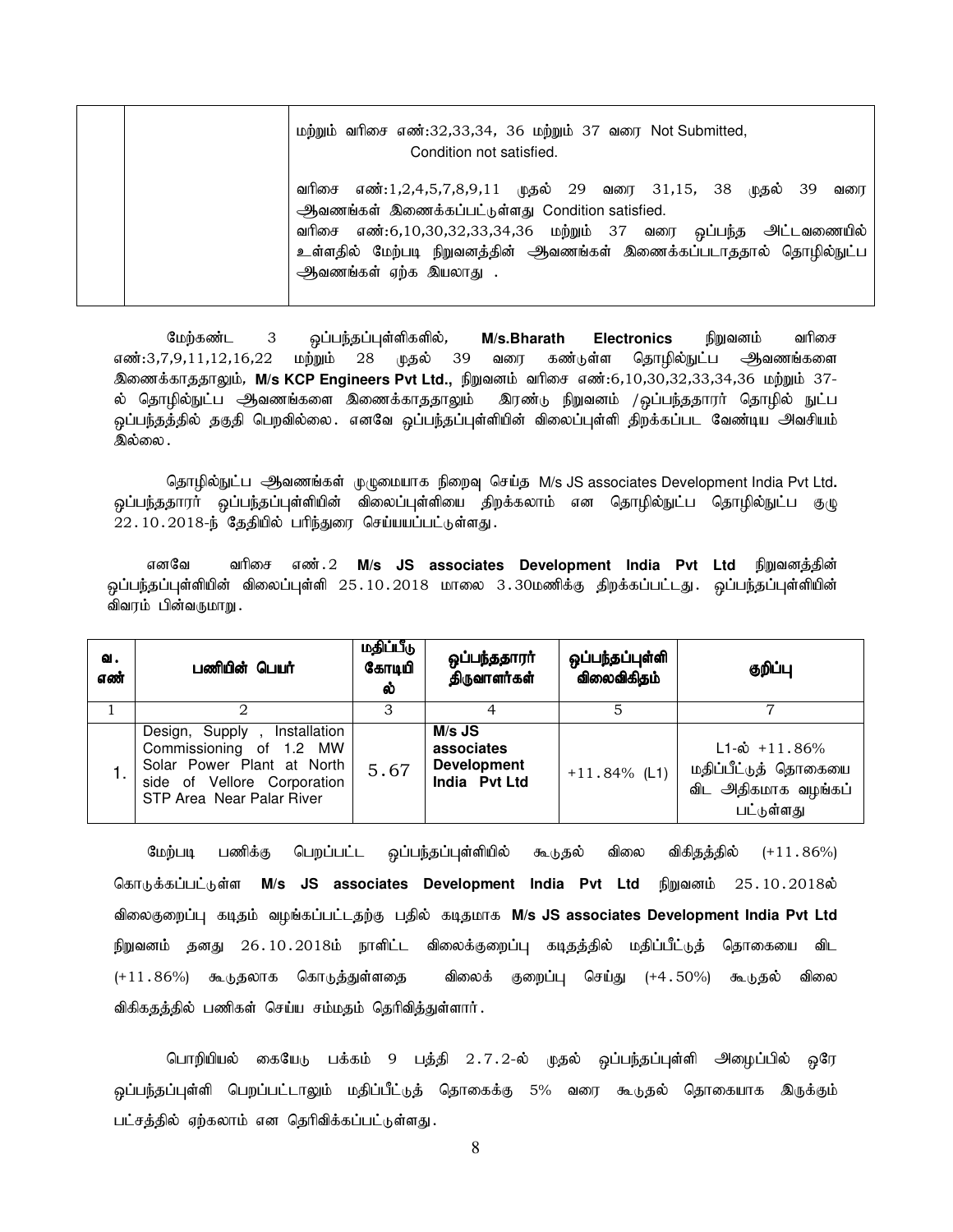மேற்கண்ட பட்டியலில் கண்ட 1 பணிக்கு பெறப்பட்ட <u>ஒ</u>ப்பந்தப்புள்ளியில் மதிப்பிட்டு தொகையை விட அதிகமான தொகைக்கான ஒப்பந்தப்புள்ளி அளிக்துள்ள நிறுவனக்தின் ஒப்பந்தப்புள்ளியை (+4.50%) ஏற்று பட்டியலில் கண்ட 1 பணிக்கு பணி உத்திரவு வழங்க மாமன்றத்தின் அனுமதி வேண்டப்படுகிறது.

#### அலுவலக குறிப்பு :

- 1. மாமன்றத்தின் பார்வைக்கு வைக்கப்பட்டுள்ள இப்பொருள் மாமன்றத்தில் பதிவு செய்யலாம்.
- 2. இப்பணிக்கான செலவினத் தொகையை ஸ்மார்ட் சிட்டி திட்டத்தின் கீழ் செலவு செய்யலாம்.
- 3. வேலூர் மாநகராட்சியில் ஸ்மார்ட் சிட்டி திட்டத்தின் கீழ் ஒப்பந்தப்புள்ளி கோரப்பட்ட மேற்கண்ட 1-பணிக்கு ஒப்பந்தப்புள்ளி அளித்துள்ள நிறுவனத்தார் அளித்துள்ள நொகைக்கான  $L1-((1)+4.50%$  ஒப்பந்தப்புள்ளியை மாமன்றம் ஏற்று பணி உத்திரவு வழங்கவும் ஸ்மாா்ட் சிட்டி திட்ட நிதி ஒதுக்கீடு நீங்கலாக கூடுதல் செலவினத் தொகையை 2018-19 பொதுநிதியில் இருந்து வழங்க மாமன்றம் அனுமதிக்கலாம்.
- 4.M/s Js Associates Development India pvt. ltd. நிறுவனம் வழங்கியுள்ள ஒப்பந்தப்புள்ளியில் அடுத்த 10 ஆண்டுகளுக்கு 1.2MW solar power plant ஐ பராமரித்திட முறையே முதலாண்டுக்கு ரு.9,92,250/-<u>இரண்டாம் ஆண்டுக்கு ரு10,49,800/- முன்றாம் ஆண்டுக்கு ரு11,10,688 நான்காம் ஆண்டுக்கு</u> ரு11,75,108 ஐந்தாம் ஆண்டு ந12,43,265/- ஆறாம் ஆண்டு ந.13,15,374/- ஏழாம் ஆண்டுக்கு ரு.13,91,666/- எட்டாம் ஆண்டு ரு.14,72,382/- ஒன்பதாம் ஆண்டு ரு. 15,57,781/- மற்றும் பத்தாம் ஆண்டு ரு. 16,48,832/- விலைப்புள்ளிகள் மேற்படி நிறுவனத்தின் முலம் வழங்கப்பட்டுள்ளது. மேற்படி திட்டத்திற்கு இயக்குதல் பராமரிப்பு பணியின் செலவின தொகையை பொதுநிதியாக வழங்கவும் மாமன்ற தீர்மான எண் 353ல் நாள் 31.07.2018 மாமன்றம் அனுமதி வழங்கியதை மாமன்றத்தில் பதிவு செய்யலாம்.

## (ந.க.எண். 6209/2015/E1) தீர்மானம் எண்: 437 – அலுவலகக் குறிப்பு அனுமதிக்கப்பட்டது.

(8) மேலூர் மாநகராட்சியில், ஸ்மார்ட் சிட்டி திட்டத்தின் கீழ் Purchase of Light Commercial Vehicles ( 4 Wheeler) 2cum capacity with Box Tipper BS4 – Body Built Size 2.1 x 1.43 x 0.92mtr with sub frame using ISMC 75x40x 6mm – Maximum Power 16HP @ 3200 rpm (25 Nos) பணிக்கு நகராட்சி நிர்வாக ஆணையர், சென்னை அவர்களின் செயல்முறைகள் ந.க.எண்:18340/2018/IHSDP-3, நாள்:04.07.2018-ல் நிர்வாக அனுமதி வழங்கப்பட்டுள்ளது. மேற்படி 1 பணிக்கு 21.08.2018 அன்று ஒப்பந்தப்புள்ளிகள் பெறப்பட்டுள்ளன .

மேற்படி பணிக்கு ஒப்பந்தப்புள்ளி கோரப்பட்டதில் 2 ஒப்பந்தப்புள்ளிகள் பெறப்பட்டன. அவற்றின் விவரம் பின்வருமாறு.

| 1. M/s.VAMBSK FABS, Coimbatore.     |
|-------------------------------------|
| M/s KRYSTTAL Motors (P) Ltd., Salem |

#### அமைக்கப்பட்ட தொழில்நுட்ப குழுவின் முடிவு பின்வருமாறு

| ഖ.<br>எண். | நிறுவன <u>த்</u> தின் பெயர்                   |                                                                                                                                            |
|------------|-----------------------------------------------|--------------------------------------------------------------------------------------------------------------------------------------------|
| 1.         | <b>M/s.VAMBSK FABS,</b>                       | வரிசை எண்.1<br>மு <b>தல்</b> 3, 5 முதல் 10<br>உள்ள அவணங்கள்<br>வரை                                                                         |
|            | Coimbatore.                                   | சரியாக உள்ளதை ஏற்கலாம்.<br>எனவே தகுதியுடைய ஒப்பந்தப்புள்ளியாக ஏற்கலாம்                                                                     |
| 2.         | <b>M/s KRYSTTAL Motors (P)</b><br>Ltd., Salem | வரிசை எண். 4(2) மற்றும் Other Remarks Chassis Specification Detail<br>ஒப்பந்த அட்டவனையில் உள்ளதில் பகுதியாக மாறுபட்ட அளவுகளில்<br>உள்ளது . |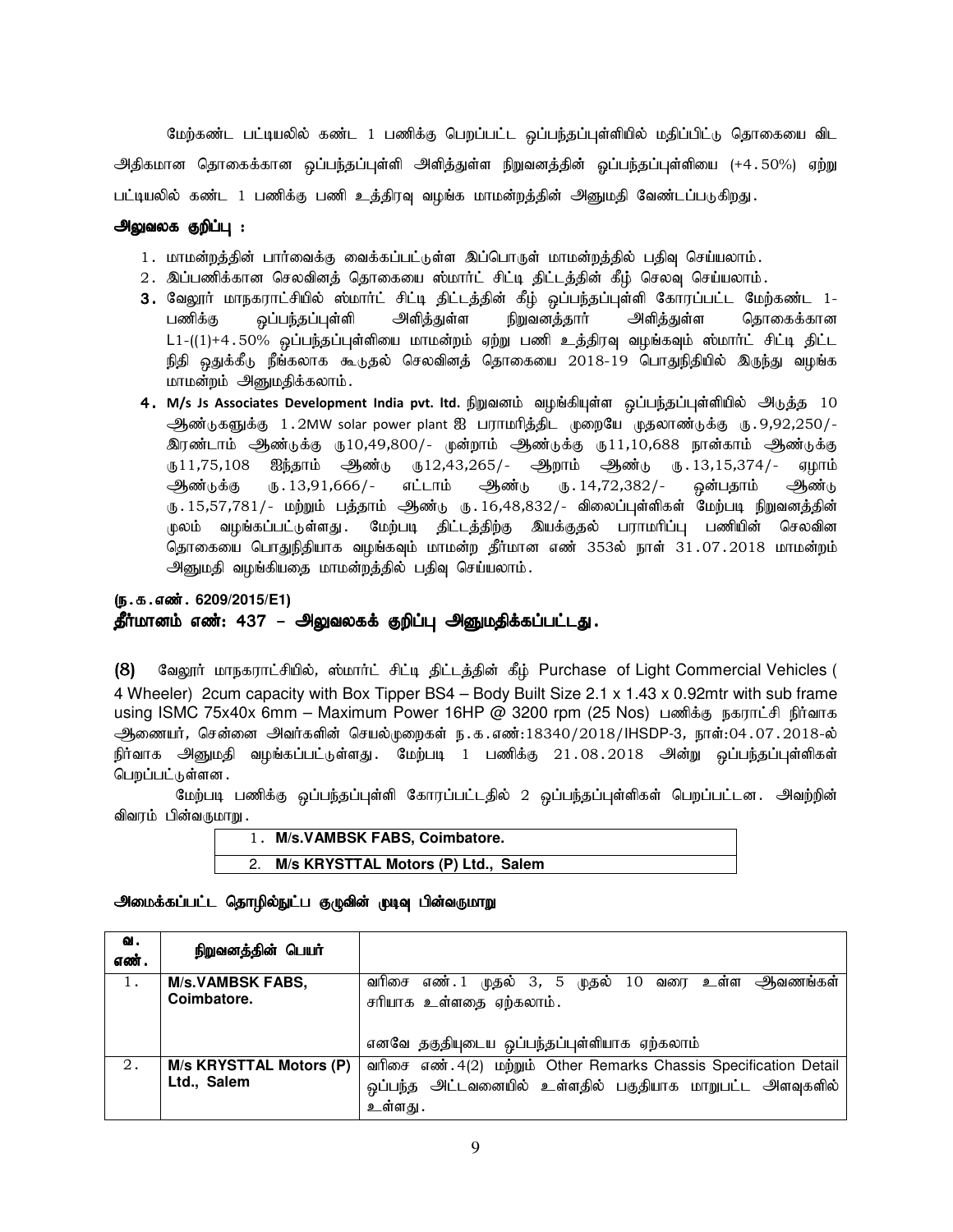| ஆவணங்கள்<br>எனவே<br>நிறுவனத்தின்<br>மேற்படி<br>ஏற்க<br>தொழில்நுட்ட |
|--------------------------------------------------------------------|
| া∪∟ে<br>இயலா                                                       |

மேற்கண்ட 2 ஓப்பந்தப்புள்ளிகளில், M/s KRYSTTAL Motors (P) Ltd., Salem நிறுவனம் வரிசை எண். 4(2) மற்றும் Other Remarks Chassis Specification Detail தொழில்நுட்ப ஆவணங்களை இணைக்காததாலும் நிறுவனம் தொழில் நுட்ப ஒப்பந்தத்தில் தகுதி பெறவில்லை. எனவே ஒப்பந்தப்புள்ளியின் விலைப்புள்ளி திறக்கப்பட வேண்டிய அவசியம் இல்லை.

தொழில்நுட்ப ஆவணங்கள் முழுமையாக நிறைவு செய்த M/s.VAMBSK FABS, Coimbatore. <u>ஒப்பந்ததாரர் ஒப்பந்தப்பு</u>ள்ளியின் விலைப்புள்ளியை திறக்கலாம் என தொழில்நுட்ப குழு 29 $.08.2018$ தேதியில் பரிந்துரை செய்யயப்பட்டுள்ளது. மேற்படி விவரத்தை 2-நிறுவனங்களுக்கும் கடிதம் முலம் தெரியப்படுத்த பொறியாளர் அவர்களின் ஒப்புதலுக்கு.

எனவே வரிசை எண். 1 ஒப்பந்தப்புள்ளி விலைப்புள்ளியை 22.10.2018 அன்ற திறக்கப்பட்டதின் ஒப்புநோக்கு பட்டியல் பின்வருமாறு

| வ . எண் | ஒப்பந்ததாரரின் பெயர்    | சதவிகிதம்                                   |  |  |
|---------|-------------------------|---------------------------------------------|--|--|
|         | <b>M/s.VAMBSK FABS,</b> | , மதிப்பீட்டுத் தொகையைவிட 0.18% குறைவு (L1) |  |  |
|         | Coimbatore              |                                             |  |  |

ஒப்புநோக்கு பட்டியல் படி M/s.VAMBSK FABS, Coimbatore நிறுவனத்தாரின், ஒப்பந்தப்புள்ளி -0.18% மதிப்பீட்டு தொகையைவிட குறைவாக வழங்கப்பட்டுள்ளது.

மேற்கண்ட 1 பணிக்கு பெறப்பட்ட ஒப்பந்தப்புள்ளிகளில் மதிப்பிட்டு தொகையை விட குறைந்த தொகைக்கான ஒப்பந்தப்புள்ளிகள் அளித்துள்ள நிறுவனத்தின் ஓப்பந்தப்புள்ளியை ஏற்று பணி உத்திரவு வழங்க மாமன்றத்தின் அனுமதி வேண்டப்படுகிறது.

#### <u>அலுவலக</u> குறிப்பு :

- 1. மாமன்றத்தின் பார்வைக்கு வைக்கப்பட்டுள்ள இப்பொருள் மாமன்றத்தில் பதிவு செய்யலாம்.
- 2. இப்பணிக்கான செலவினத் தொகையை ஸ்மார்ட் சிட்டி திட்டத்தின் கீழ் செலவு செய்யலாம்.
- 3. வேலூர் மாநகராட்சியில் ஸ்மார்ட் சிட்டி திட்டத்தின் கீழ் ஒப்பந்தப்புள்ளி கோரப்பட்ட மேற்கண்ட 1-பணக்கு ஒப்பந்தப்புள்ளி அளித்துள்ள M/s.VAMBSK FABS, Coimbatore நிறுவனத்தின் குறைந்த தெகைக்கான L1-((1)-0.18%) ஒப்பந்தப்புள்ளியை மாமன்றம் ஏற்று பணி உத்திரவு வழங்க அனுமதிக்கலாம்.

# (ந.க.எண். 6209/2015/E1) தீர்மானம் எண்: 438 – அலுவலகக் குறிப்பு அனுமதிக்கப்பட்டது.

(9) வேலூர் மாநகராட்சி பொது நிதி 2018-19ன் கீழ் வேலூர் மாநகராட்சி பகுதிகளில் டெங்கு தடுப்பு பணி நடவடிக்கை பதிவு செய்ய வீடுகள் தோரும் Sticker ஒ்டட்பபட வேண்டி உள்ளதால் Sticker தயாரிக்கப்பட்ட மதிப்பீட்டுத் தொகை ரு. 1,95,000/-க்கு ஆணையர் அவர்கள் நாள்: 30.10.2018ல் நிர்வாக அீனுமதி வழங்கப்பட்டு. 15.11.2018 அன்று பெறப்பட்ட முன்று விலைப்புள்ளிகளின் ஒப்புநோக்கு பட்டியல் பின்வருமாறு

| வ . எண் | ஒப்பந்ததாரரின்<br>பெயர்                                  | தொகை                      | சதவீகிதம்                                                    |  |
|---------|----------------------------------------------------------|---------------------------|--------------------------------------------------------------|--|
|         | M/S. Kamala Arts,<br>R.Narasimham,<br>Kosapet<br>Vellore | $\mathbb{L}$ . 1,95,000/- | மதிப்பீட்டுத் தொகை விகிதம் (0.00)<br>(L1)                    |  |
| 2.      | Rayal Digital,                                           |                           | $\overline{u_0, 2,10,000/-}$ மதிப்பீட்டுத் தொகையை விட $1.07$ |  |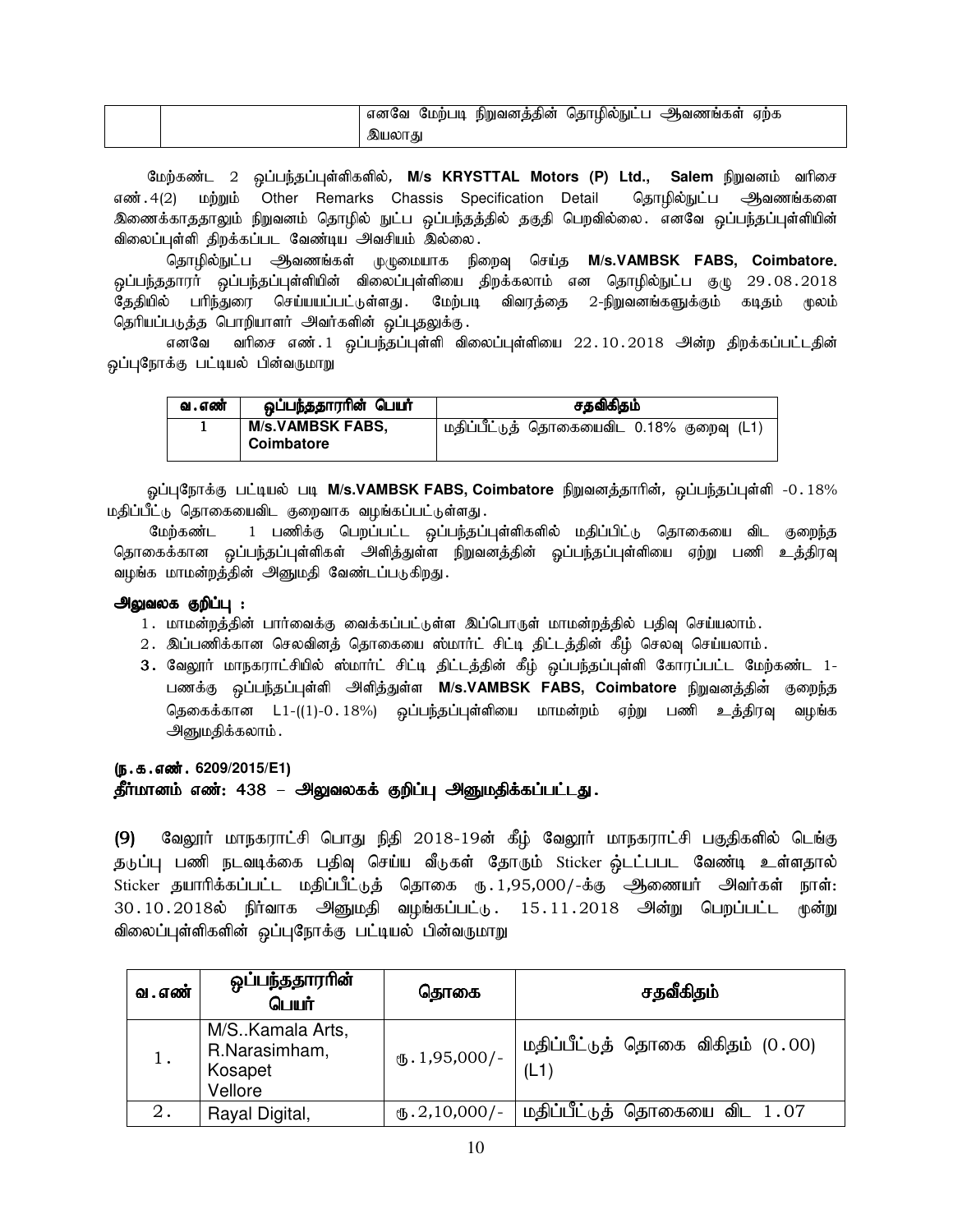| Sathuvachari, Vellore            |                         | அதிகம் (L2)                                   |
|----------------------------------|-------------------------|-----------------------------------------------|
| Neela Arts<br>Kosapet<br>Vellore | $\text{I}5.2,25,000$ /- | மதிப்பீட்டுத் தொகையை விட 0.866<br>அதிகம் (L3) |

M/S..Kamala Arts, நிறுவனம் வேலூர் (L1) ஒப்பந்ததாரர் மதிப்பீட்டுத் தொகை விகிதத்தில் அளித்துள்ள விலைப்புள்ளியை ஏற்க மாமன்றத்தின் அனுமதிக்கு மாமன்றப் பொருள் பணி<u>ந்து</u> சமர்ப்பிக்கப்படுகிறது .

#### அலுவலக குறிப்பு:

- 1. இப்பொருள் மாமன்றத்தின் பதிவு செய்யலாம்
- $2.$   $\;$  இப்பணிக்கான செலவினத் தொகையை பொது நிதி  $2018$ -19-ல் செலவு செய்யலாம்.
- 3. பெறப்பட்ட விலைப்புள்ளிகளில் குறைந்த தொகைக்கான விலைப்புள்ளி அளித்துள்ள M/S..Kamala Arts, வேலூர் நிறுவனத்தின் விலைப்புள்ளியை ஏற்கலாம்

#### (ந.க.எண். 5434/2018/H4)

#### தீர்மானம் எண்: 439 – அலுவலகக் குறிப்பு அனுமதிக்கப்பட்டது.

(10) வேலூர் மாநகராட்சிக்கு உட்பட்ட அரசு கட்டிடங்களில் ஒரு முறை பயன்படுத்தி அப்புறப்படுத்தக்கூடிய பிளாஸ்டிக் தடை குறித்தான விழிப்புணர்வு ஏற்படுத்தும் வகையில் சுமார் 30 சுவர்களில் சுவர் ஒவியம் தீட்டும் பணி ரு.1,50,000/- தோராய செலவில் உள்ளூர் விலைப்புள்ளி கோரி பணி மேற்கொள்ள மாமன்றத்தின் அனுமதி வேண்டப்படுகிறது.

#### அலுவலக குறிப்பு:

- 1. ரு. 1,50,000/- செலவிட மாமன்றத்தின் அனுமதிக்கலாம்
- 2. இச்செலவினம் 2018-19 ஆண்டிற்கான வருவாய் நிதியிலிருந்து மேற்கொள்ள மாமன்றம் அனுமதிக்கலாம்.

#### தீர்மானம் எண்: 440 – அலுவலகக் குறிப்பு அனுமதிக்கப்பட்டது.

 $(11)$  கேலூர் மாநகராட்சி சட்டம் 2008 பிரிவுகள் 432(31)-ன் படி இயற்றப்பட்ட துணை விதிகளின் விதிமுறை மீறியதற்கான நிர்வாக கட்டணம் வசூலிக்க பற்றுச்சீட்டு புத்தகம் சுமார் 30 எண்ணிக்கை அச்சடித்து வழங்க பணி ரு.8,250/- தோராய செலவில் உள்ளூரர் விலைப்புள்ளி கோரி பணி மேற்கொள்ள மாமன்றத்தின் அனுமதி வேண்டப்படுகிறது.

#### அலுவலக குறிப்பு:

- 1. ரு.8,250/- செலவிட மாமன்றத்தின் அனுமதிக்கலாம்
- 2. இச்செலவினம் 2018-19 ஆண்டிற்கான வருவாய் நிதியிலிருந்து மேற்கொள்ள மாமன்றம் அனுமதிக்கலாம்.

தீர்மானம் எண்: 441 – அலுவலகக் குறிப்பு அனுமதிக்கப்பட்டது.